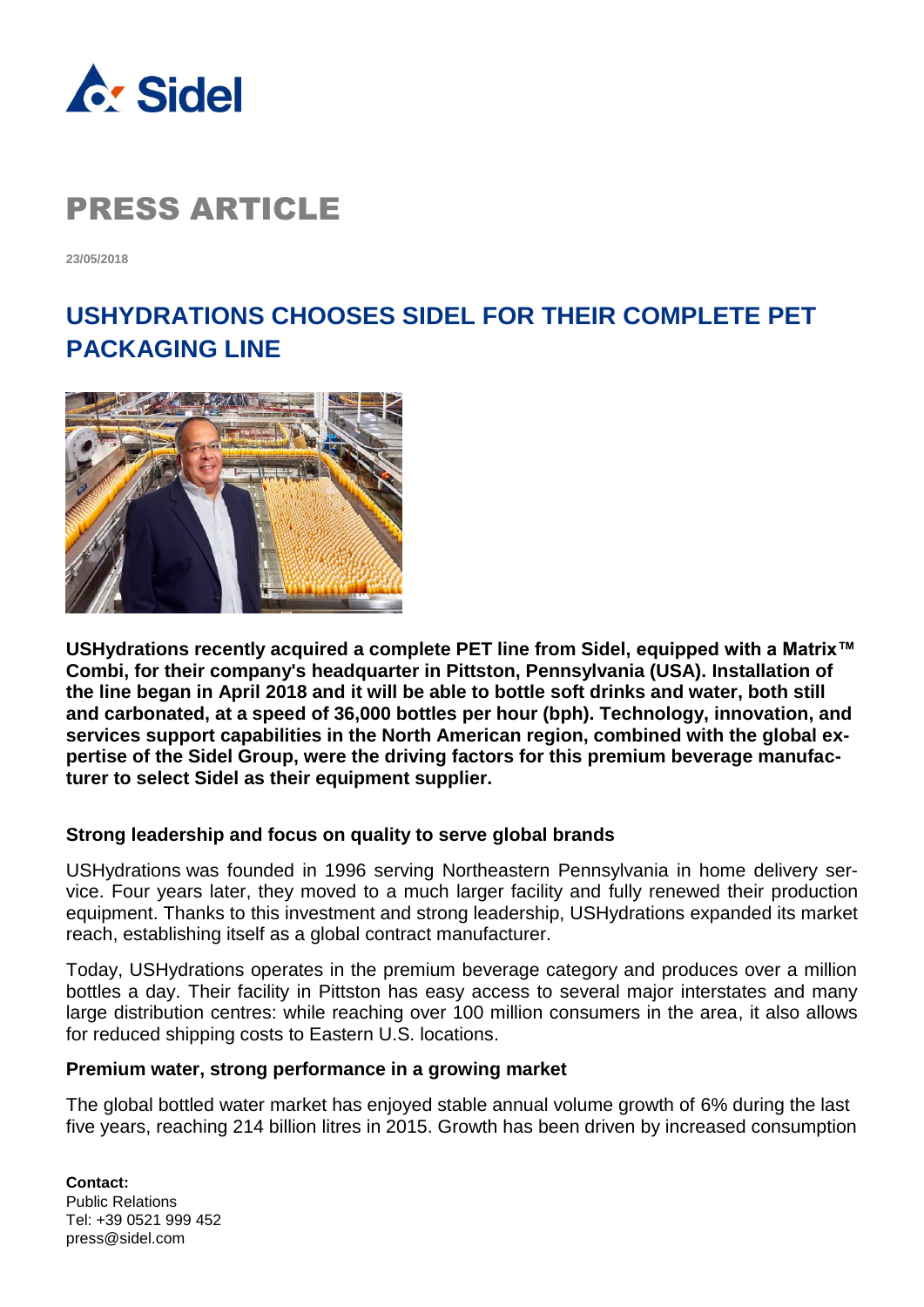

in emerging markets including Asia Pacific, Africa and the Middle East as well as a positive trajectory in other markets, such as North America and Western Europe.

Factors influencing growth in packaged water sales include an improvement in the economic performance of a number of countries and corresponding higher levels of consumer confidence, driving people to start purchasing products that were previously sacrificed. Additionally, other growth drivers include an increasing awareness of good health, encouraging consumers to switch from carbonated soft drinks and fruit juice to low-calorie alternatives, such as still and flavoured water. Increased demand for convenient 'on-the-go' products has also benefitted bottled water in small formats.

Within the global packaged water market, the premium segment performed well, growing by 6.0% to 10.7 billion litres. With a value of almost US\$15 billion, it sees North America and Western European regions dominating the global volume.<sup>1</sup>

### **A partnership built on innovative technology, flexible solutions and great service support**

A key factor behind the success of a premium brand is its price positioning, when compared to mainstream offerings. The added benefit offered by a top brand must be immediately recognised by the end consumer, be it superior taste, more attractive packaging, or simply its origins from a safe source. The last one is certainly the case for USHydrations, which leverages natural springs from the pristine mountains of Pennsylvania.

Prashant Shitut, USHydrations' President and CEO, explains what convinced him to choose Sidel for their most recent complete PET line: "What attracted us to the Sidel Group was their reputation, innovative technology, and flexible solutions, combined with the strong service support in North America."

To support this global contract manufacturer, the Sidel Group supplied a complete line solution as well as a data management system to measure the performance of the line and help identify causes of downtime, which will ultimately maintain or increase the uptime.

The complete line offers full flexibility and is able to bottle different formats, bottle designs and products, such as water and carbonated beverages. The Sidel Group offered an optimal and ergonomic line design with a reduced footprint adapted to USHydrations' needs.

Prashant Shitut continues: "More and more, beverage brands are looking for extensive packaging options. They require solutions able to handle single and multi-pack configurations for greater versatility. Sidel's complete line will clearly allow us to tackle this opportunity in a very efficient way."

Fabien Charbonnier is the Sidel Account Manager North America, and as such handles the business relationship with this customer. He comments: "It is particularly pleasing to help the

l

<sup>1</sup> Zenith Global Premium Water Report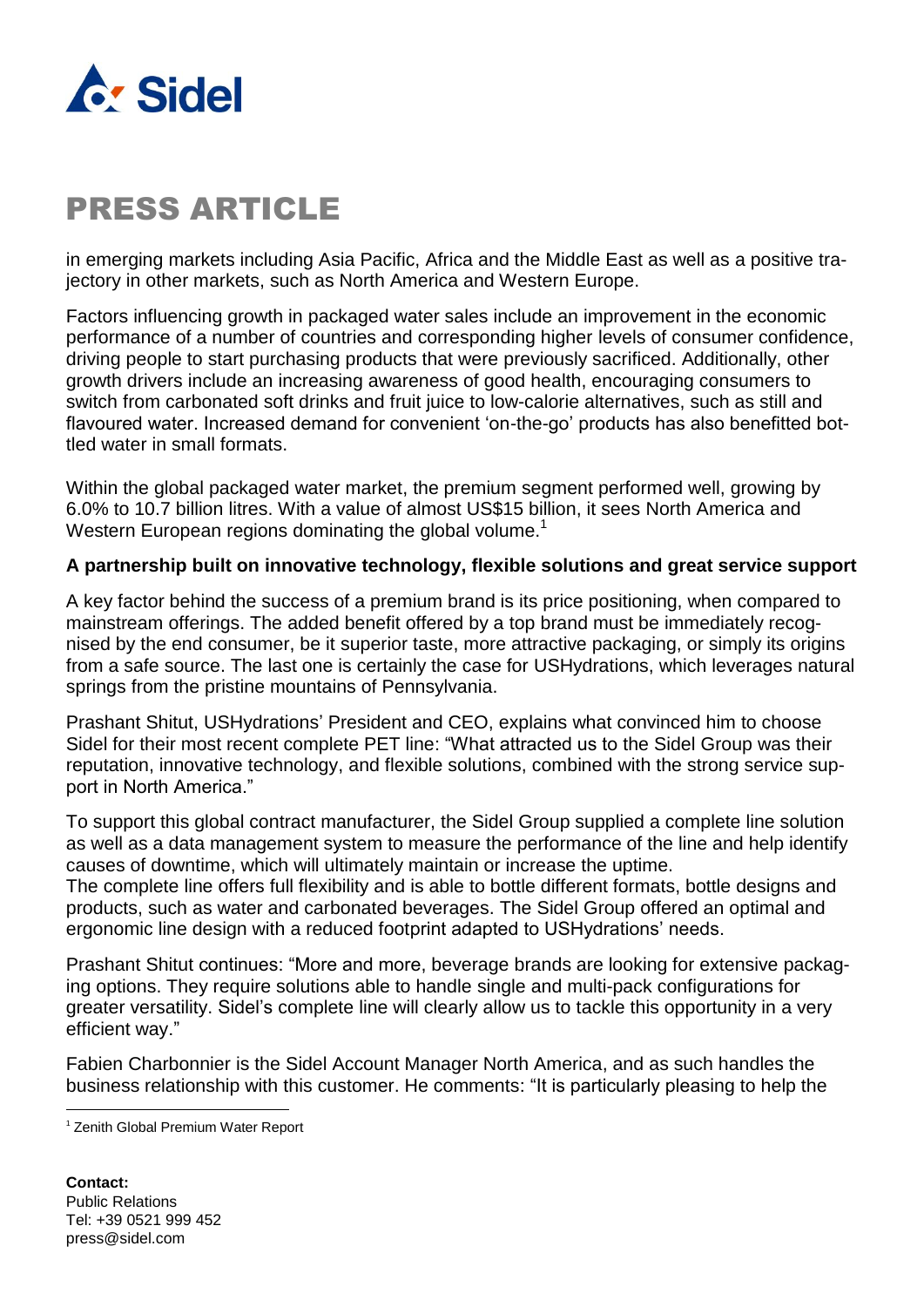

company grow and prosper in pursuit of its business ambitions. By providing the advantage of a low total cost of ownership, flexible packaging capabilities, and global expertise, our solutions are perfectly established to support USHydrations on its journey."

The President and CEO of USHydrations concludes: "The last few years have been fantastic for the company, from a financial and operational perspective. In 2019, the plan is to produce around two million bottles a day and Sidel will help us accomplish this mission."



Editors Note: The images within this document are for illustrative purposes only and should not be used for reproduction. If high resolution copies are not attached with the document, please contact Katherina Riesner at F&H Porter Novelli for copies – see contact details below.

**Contact:** Public Relations Tel: +39 0521 999 452 press@sidel.com